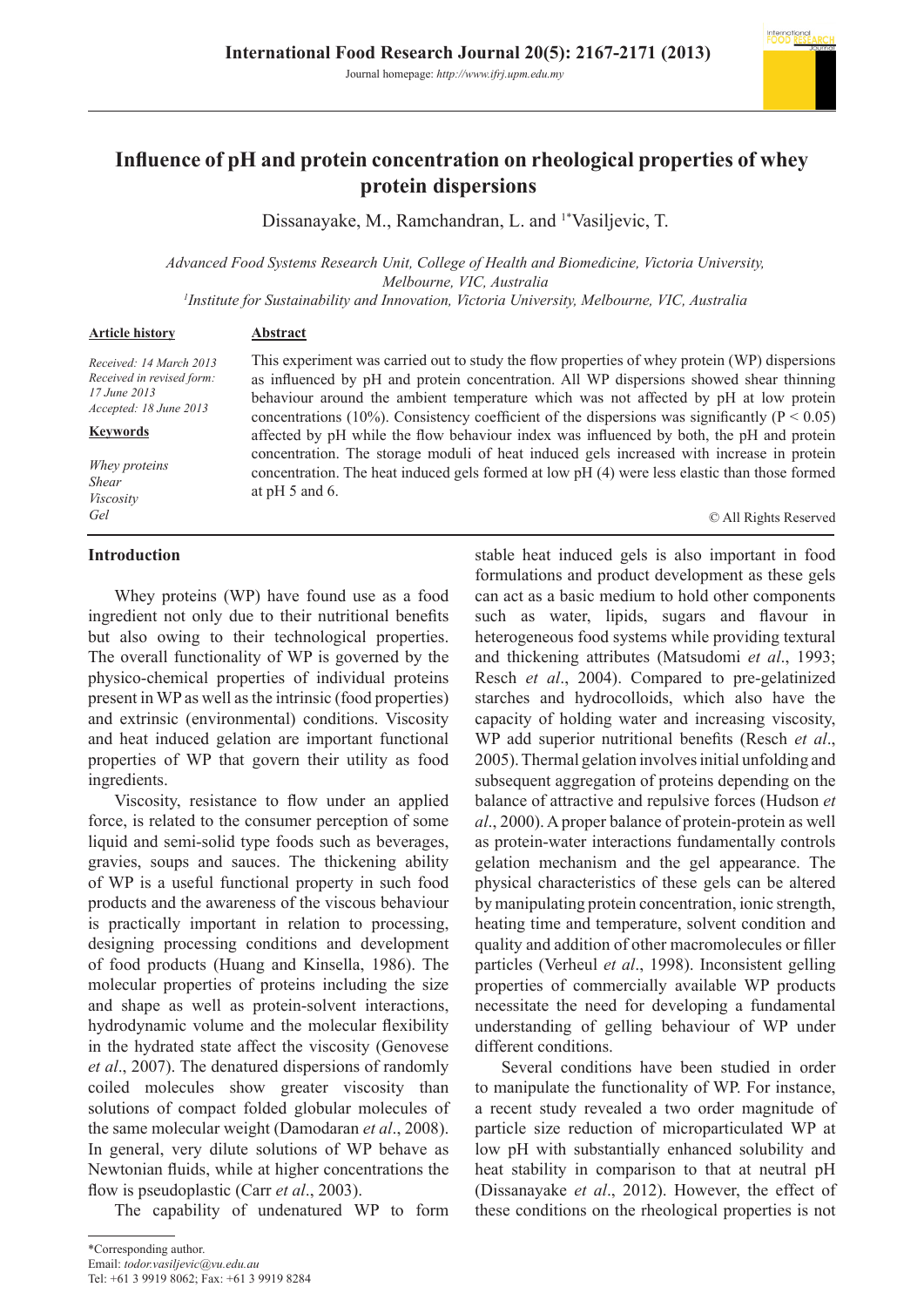well documented. Therefore, the main objective of this study was to examine the flow and viscoelastic properties of heat treated WP dispersions as a function of pH and protein concentration.

## **Materials and Methods**

## *Raw materials*

Whey protein retentates  $(\sim 30\%$  total solids) and corresponding whey permeates were provided by Warrnambool Cheese and Butter Factory (Warrnambool, Victoria, Australia). The compositional analysis of the retentate was carried out following established AOAC methodology and reported previously (Dissanayake and Vasiljevic, 2009).

# *Sample preparation*

Three different concentrations WP dispersions  $(10, 17.5, and 25\%, w/w)$  were prepared for this study. The WP retentate (protein content 25%) was adjusted to 10 and 17.5% protein concentration using the corresponding whey permeates while the corresponding control was the retentate without any dilution. Each concentration of WP dispersion thus prepared was further subdivided into 3 sets and pH was adjusted to 4 and 5 using concentrated HCl while the natural pH of the WP retentate (pH 6) was the corresponding control. In all, 9 sets of WP dispersions were prepared for the rheological studies. The WP retentate collected on two different days served as two replicates.

# *Measurement of flow and viscoelastic behaviour of WP dispersions*

Flow behavior of WP dispersions was studied using a CS/CR rheometer (MCR 301, Anton Paar, GmbH, Germany) equipped with a software (Rheoplus/32 v2.81, Anton Paar). Each WP dispersion  $({\sim} 3.9 \text{ g})$  was introduced into a double gap cylinder measuring system (DG26.7- SN7721, Anton Parr) and a thin layer of low-density oil was spread on top of the sample to minimize moisture loss. The mixture was pre-sheared for 5 s at a constant shear rate of 500/s at 20°C and held for 30 s to equilibrate before data collection. Apparent viscosity of the samples was recorded at shear rates over the range of  $0.1 - 100$ /s for 5 min at 20°C. The behaviour of flow curves thus obtained was explained using Power Law (Ostwald model);  $\sigma = k\dot{\gamma}^n$ , where, k, n, o, and  $\dot{\gamma}$  were consistency coefficient  $(Pa.s<sup>n</sup>)$ , flow behavior index (dimensionless), shear stress (Pa), and shear rate (per s), respectively.

Changes in viscoelastic properties during heat

gelation of WP dispersions were also investigated using the double-gap geometry described above at constant strain (1%) and frequency (1 Hz). The gelation was carried out by heating the samples from  $20 - 90^{\circ}$ C (2°C/min) and holding at 90°C for 10 min followed by cooling to  $4^{\circ}C$  (2 $^{\circ}C/\text{min}$ ) and aging at 4°C for about 4 h.

## *Statistical analysis*

The experiments were arranged as a randomized block full factorial design. The results were analysed using General Linear Model of SAS statistical programme (SAS, 1996). The three levels of concentration (10, 17.5 and 25%) and pH (4, 5 and 6) were used as the main factors and the replication was the block. All experiments were replicated at least once and sub-sampled ( $n \geq 4$ ). The level of significance was set at  $p = 0.05$ .

#### **Results and Discussion**

#### *Flow behaviour of WP dispersions*

Figure 1 A-C presents the changes in apparent viscosity of WP dispersions during the shear rate sweep. WP dispersions behaved as non-Newtonian fluids particularly at low protein concentration (10.5%) regardless of their pH (Figure 1A), exhibiting shear thinning behaviour (Rao, 1999), as was observed by the decrease in apparent viscosity with increasing shear rate. The pseudo-plastic (shear thinning) character of the WP dispersions may have resulted from the disruption of weak inter-particle linkages at sufficiently high enough hydrodynamic forces which were generated when shearing (Rao, 1999) as well as the affinity of protein molecules to align with the direction of flow (Damodaran, 2008). Polymer molecules in dilute solutions are known to behave independent of their environmental conditions, their viscosity depending on the dimensions of the polymer such as hydrodynamic volume and the radius of gyration (Rao, 1999). Yet, WP being compact globular proteins may not have any substantial difference in their dimensions in the presence of vast amount of solvent. Whey proteins, especially β-Lg, have been reported to behave as Newtonian fluids at protein concentrations up to 5% (w/w) but exhibit shear thinning (non-Newtonian) at higher protein concentrations (Carr *et al*., 2003).

Whey protein dispersions at pH 4 showed higher initial viscosities than at pH 5 and 6 when protein concentration was raised to 17.5% (Figure 1B) that remained high throughout the shear rate ramp. The WP dispersion at pH 5 had an intermediate effect on apparent viscosity while at pH 6 the dispersions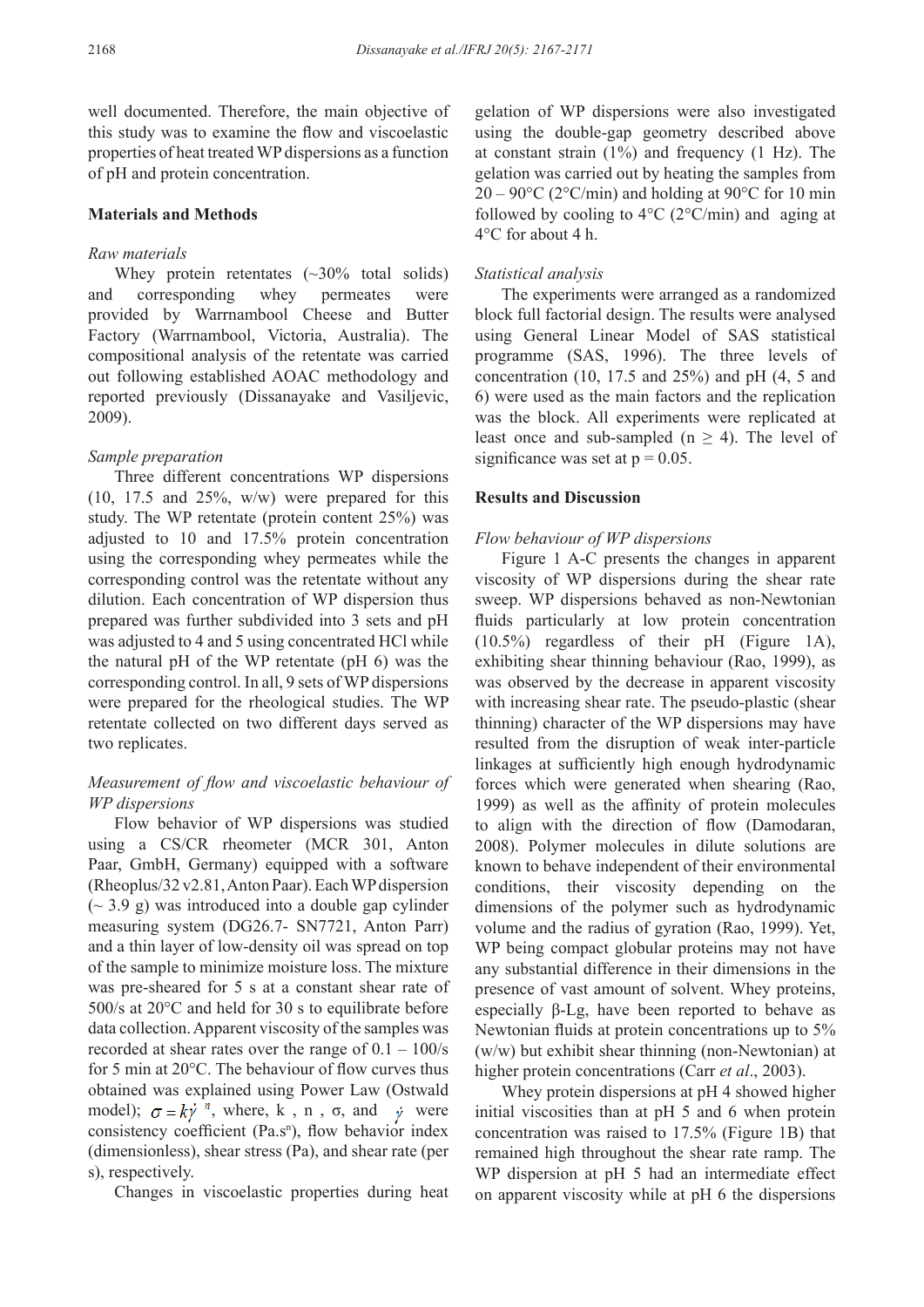

Figure 1. Apparent viscosity of (A) 10%, (B) 17.5% and (C) 25% protein (w/w) concentrations of WP dispersions at pH 4, 5 or 6 during controlled shear rate sweep  $(0.1 -$ 100/s) at 20°C

displayed the lowest viscosity during the shear rate sweep. The higher viscosity observed at pH 4 indicated higher resistance offered by WP to induced flow. The charged nature of WP could have contributed to variation in rheological behaviour at varying pH of the medium. At acidic pH, the degree of hydration of proteins could increase due to greater net positive charge on protein molecules leading to a greater affinity for water molecules. Additionally, the increased intra-molecular repulsion between WP under acidic conditions could facilitate partial unfolding of proteins in conjunction with hydrodynamic forces which may also have contributed to the increased viscosity of the dispersion. Solutions of randomly coiled molecules frequently display greater viscosity than solutions of compactly folded macromolecules of same molecular weight (Damodaran, 2008). Similarly the lowest apparent viscosity of WP dispersion at pH 6 may have resulted from enhanced repulsive forces predominating at lower shear rates and likely weak interactions among protein aggregates that are easily disrupted with increase in shear.

Table 1. Rheological parameters of whey protein dispersions, containing 10, 17.5 or 25% (w/w) protein, at pH 4, 5 or 6 obtained by fitting the experimental data to Power Law model

| Concentration $(\% , w/w)$ | pH | $\dagger k$ (mPa $\mathbf{s}^{\text{n}}$ ) | $^{\dagger\dagger}n$ | R <sup>2</sup> |
|----------------------------|----|--------------------------------------------|----------------------|----------------|
| 10                         | 4  | 19.5 <sup>a</sup>                          | 0.76 <sup>b</sup>    | 0.98           |
|                            | 5  | 16.5 <sup>a</sup>                          | 0.73 <sup>a</sup>    | 0.97           |
|                            | 6  | 27.8 <sup>a</sup>                          | 0.64 <sup>a</sup>    | 0.97           |
| 17.5                       | 4  | 59.8ª                                      | $0.87^{bc}$          | 0.99           |
|                            | 5  | 31.0 <sup>a</sup>                          | 0.82 <sup>b</sup>    | 0.99           |
|                            | 6  | 27.8 <sup>a</sup>                          | 0.78 <sup>b</sup>    | 0.99           |
| 25                         | 4  | 911.3c                                     | 0.75 <sup>b</sup>    | 0.98           |
|                            | 5  | 237.0 <sup>b</sup>                         | 0.77 <sup>b</sup>    | 0.94           |
|                            | 6  | 55.3ª                                      | 0.94c                | 0.99           |
| $^*$ SEM                   |    | 45.0                                       | 0.03                 | 0.02           |

Values are means of at least 4 independent observations  $(n = 4)$ .<br>Means in the same column with different alphabets are significantly

different ( $p < 0.05$ )

† k – consistency coefficient ††n – flow behavior index

\* SEM denotes pooled standard error of the mean, p < 0.05.

The change in apparent viscosity during shearing of WP dispersions containing 25% protein (Figure 1C) differed from that at lower concentrations (Figure 1A and B) since the highest initial yield point was observed at pH 5. However, with the application of shear force, the apparent viscosity declined sharply indicating the development of brittleness in this system. Such high values of initial viscosity may be attributed to elevated protein-protein interactions through hydrophobic and ionic surface patches present in WP at pH 5 when electrostatic repulsion is at minimum. In addition, the protein-protein attraction may have been facilitated via increased volume fraction of dispersed particles at a lower water content that minimizes the inter particle distances (Patocka *et al*., 2006). Moreover, WP dispersions at pH 4 maintained the overall maximum viscosity throughout the shear rate sweep which was similar to that observed for WP dispersions with 17.5% protein.

Table 1 shows the consistency coefficient (*k*,  $mPa.s<sup>n</sup>$ ) and flow behaviour index (*n*) obtained by fitting data to the Power Law model. The results showed that pH had a significant ( $p < 0.05$ ) effect on the consistency coefficients of WP dispersions (k values). The *k* value or consistency index is directly proportional to the resistance of a material to flow (Rao, 1999). The *k* values were higher at pH 6 at low protein concentration while at higher protein concentrations, particularly at 25%, the *k* values were significantly ( $p < 0.05$ ) higher at pH 4 than at pH 5 and 6. The high *k* values were consistent with the high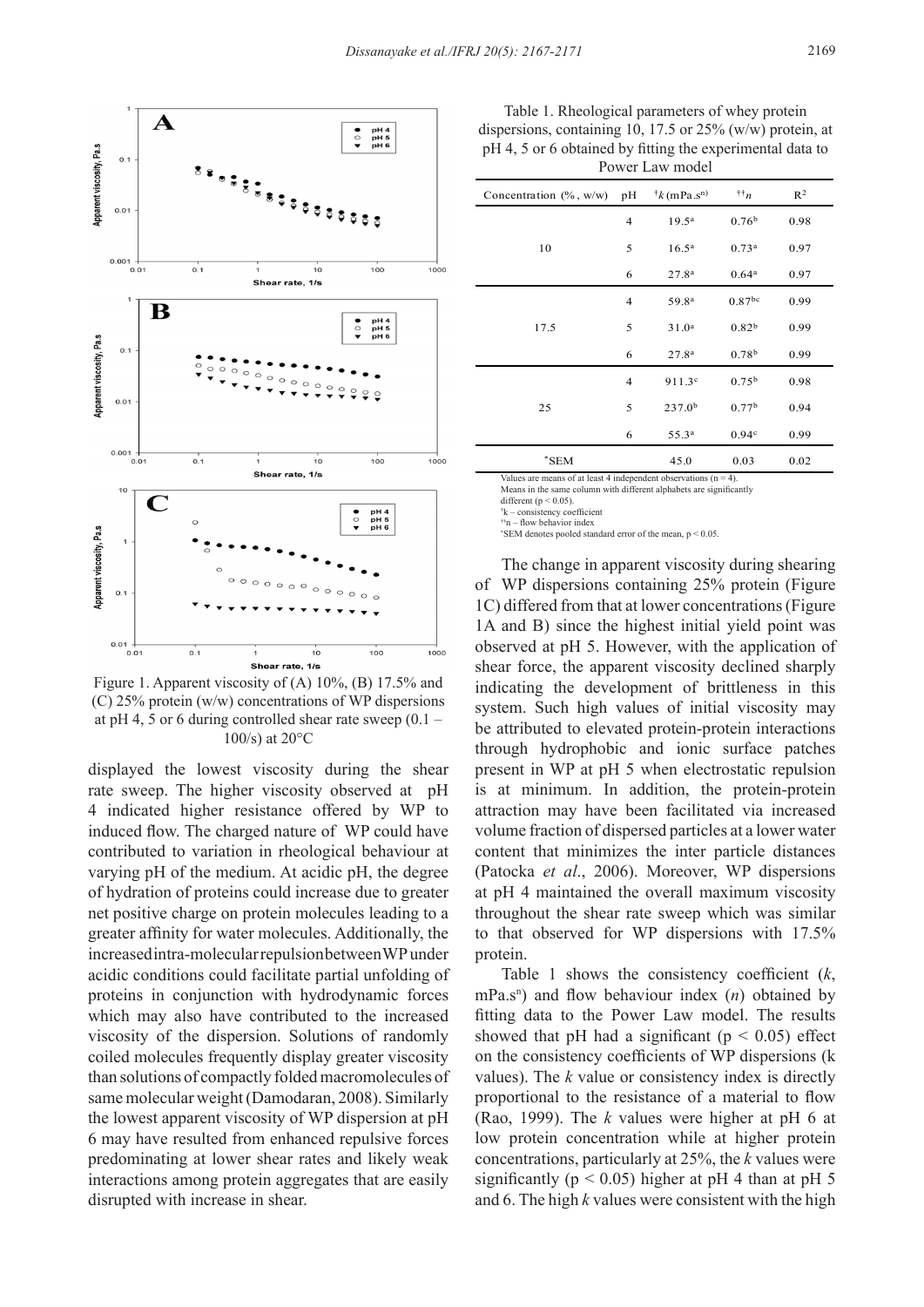

Figure 2. Storage modulus  $(G')$  at constant strain  $(1\%)$ and frequency (1 Hz) of (A)  $10\%$ , (B)  $17.5\%$  and (C) 25% (protein, w/w) WP dispersions at pH 4, 5 or 6 during heating (20-90°C), holding (90°C for 10 min), cooling  $(90 - 4$ °C) and aging  $(4$ °C for 4 h)

viscosity values of the WP dispersion (Figure 1 A-C) at pH 4 and high protein concentrations (17.5 and 25%). The interaction between pH and concentration significantly affected ( $p < 0.05$ ) both the *k* and *n* values of WP dispersions. On the other hand, the flow behaviour index (*n*) had a similar pattern for samples containing 10 or 17.5% proteins, deviating more from Newtonian flow with elevation of pH. This was however reversed for the concentrated sample (25%) with the highest n value obtained at pH 6 which could indicate enhanced flow due to greater intra-molecular repulsions.

# *Viscoelastic properties during heat-induced gelation of WP dispersions*

Figure 2 A-C presents the change in storage modulus (G′) of WP dispersions during heat-induced gelation. G′ is a measure of the elastic character of viscoelastic gel systems (Doublier *et al*., 1992). Storage modulus of all WP dispersions tested increased during heating and cooling. During aging there was no change in G′ of these dispersions. However, the storage modulus of the heat treated WP dispersion increased from 11.9 kPa at 10% protein concentration to 116.4 kPa and 1538 kPa at 17.5 and 25% concentration, respectively. This affirmed the significance of protein concentration in controlling the firmness of gels.

Regardless of concentration, the G′ values of gels formed at pH 4 was higher than those formed at pH 5 or 6 indicating that the WP dispersions at pH 4 showed greater structure forming capability. This could be as a consequence of intra-molecular repulsions of WP at pH 4 that in turn could have favoured the rapid unfolding during heating which was further enhanced by the subsequent protein-water interactions under a net positive charge resulting in cohesive viscoelastic networks mainly via exposed hydrophobic groups and also with other molecular interactions. Since the thiol groups are inactive at pH 4 (de la Fuente *et al*., 2002), it could be deduced that the facilitated non-covalent interactions were mainly responsible for creating firmer gels at pH 4. These findings were in line with the observations of Havea *et al*. (2009), who reported that firmer (higher storage modulus) WP gels formed through non-covalent interactions. The increased G′ of all gels during cooling indicated that hydrogen bond formation and electrostatic interactions, that are stable at lower temperatures (Damodaran, 2008), were facilitated.

When compared to the gels formed at  $pH$  4, those formed at pH 5 or 6 possessed comparatively lower storage moduli indicative of softer elastic gels. It has been observed that at pH values above the isoelectric point of WP, activated thiol groups form covalent disulfide bonds and these gels are relatively elastic (Corredig and Dalgleish, 2005; Havea *et al*., 2009). Additionally, the net negative charge present on protein molecules could provide them with adequate time for a proper alignment before they associated via different interactions resulting in elastic gels (Morr and Ha, 1993). At both pH 5 and 6, WP gels had similar gel strength. However, the slightly increased G′ of gels at pH 6 at 10% protein concentration (Figure 2A) could be due to enhanced covalent bond formation at pH 6 than at pH 5.

#### **Conclusions**

The results of this study indicated that WP dispersions at pH 4 showed higher initial viscosities than at pH 5 and 6 when the protein concentration of